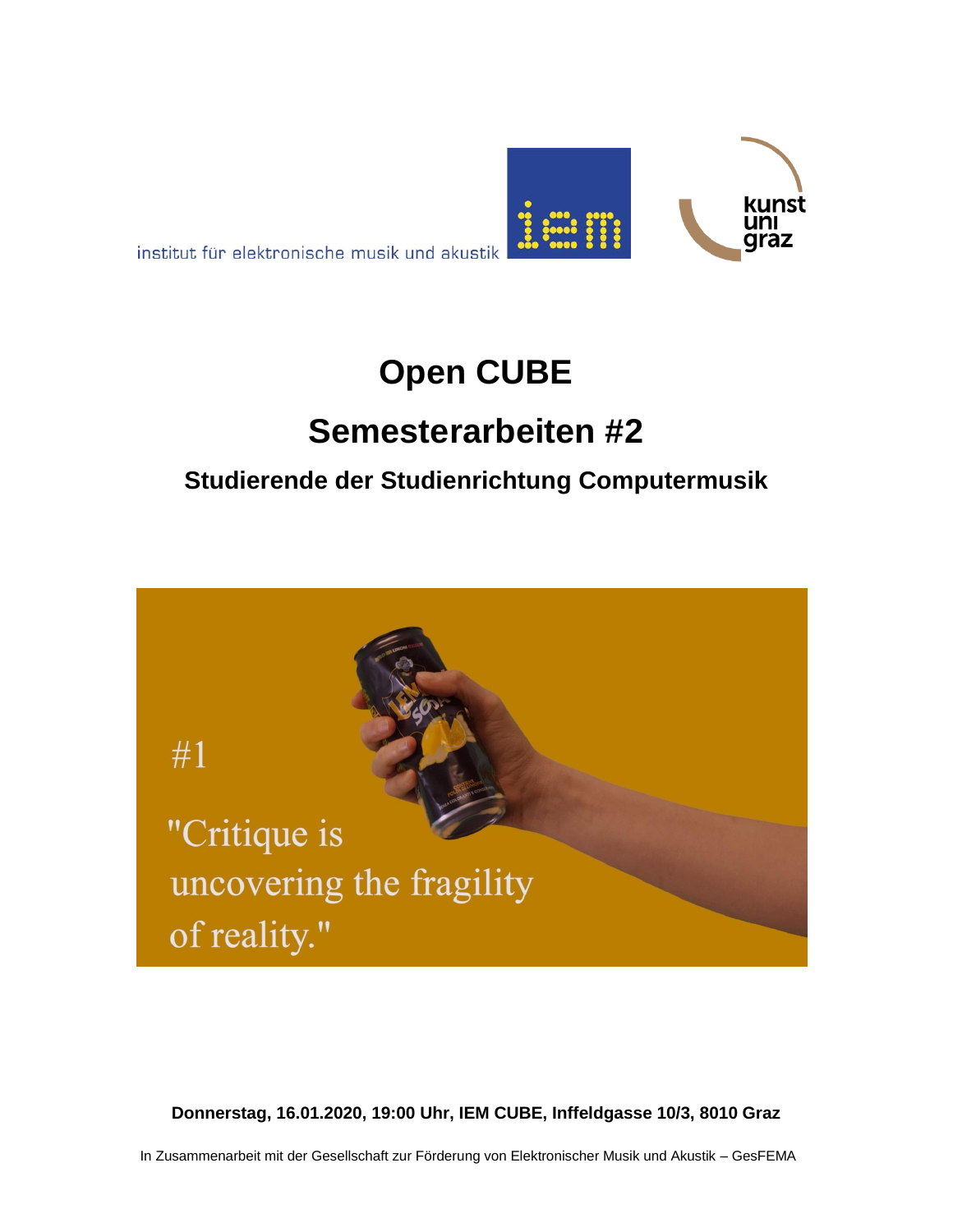Studierende der Studienrichtung Computermusik präsentieren ihre Fixed-Media und Live-Elektronik Arbeiten und Installationen.

### **Programm**

**The Leakage Sepehr Karabassian** 

*"Dimmed green sheds light on the walls during the sunset Lest they ring the bells in clouds of dust out of the ashes. "*

**Konventionen #1** Antonia Manhartsberger

Konvention#1: frac/ture

**exouda** Tommaso Settimi

Exouda is the place where everything becomes drift, transforms and becomes a transformation. Where each element is charged with an original tension, which leads it each time to a state of continuous and violent instability.

#### **Obsolete Ideas Peter Stiegler**

Selected sounds and recordings of Summer 2019, assembled and repurposed.

**Konventionen #2** Antonia Manhartsberger

Konvention#2: mastering the world as a totality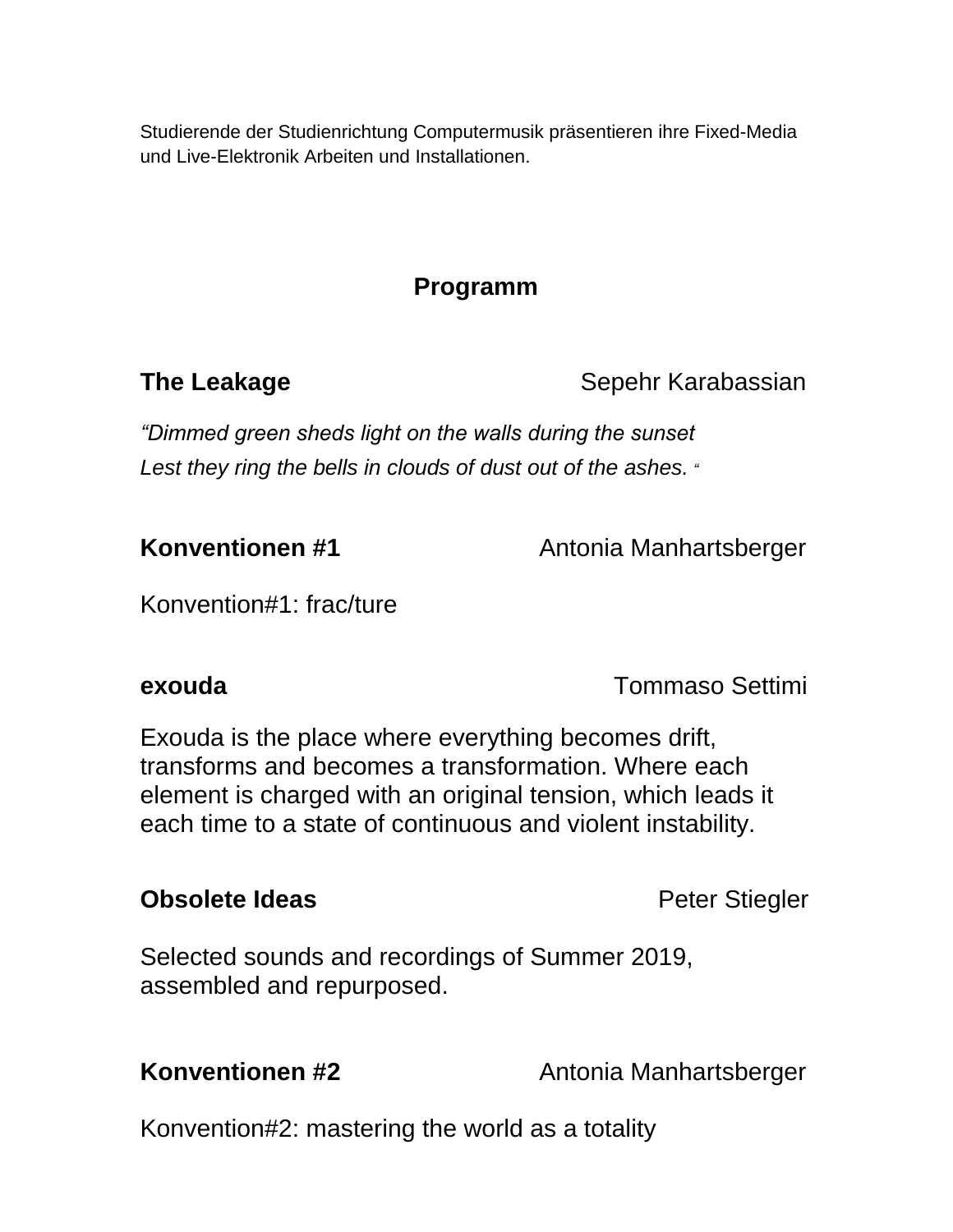**etude1@graz Anzor Ghudushauri Anzor Ghudushauri** 

**Konventionen #3** Antonia Manhartsberger

Konvention#3: Im körperlosen Wesen / incorporeal beings

**Electrophysiology Irradiation** 

Pause

Additive Non-Sense **DeRayling** 

**Der Klang windet sich um das Licht** Ina Thomann

Im Zentrum dieser Komposition stehen zwei Fototransistoren, die mit zwei Lichtquellen gespielt werden. Zwei Propeller, die von einem Drehzahlregler und dem Audiosignal selbst gesteuert werden, beeinflussen den Klang zusätzlich.

**X-bit** Alyssa Asa

Performers: Alyssa Aska, Pablo Mariña, Martin Ritter